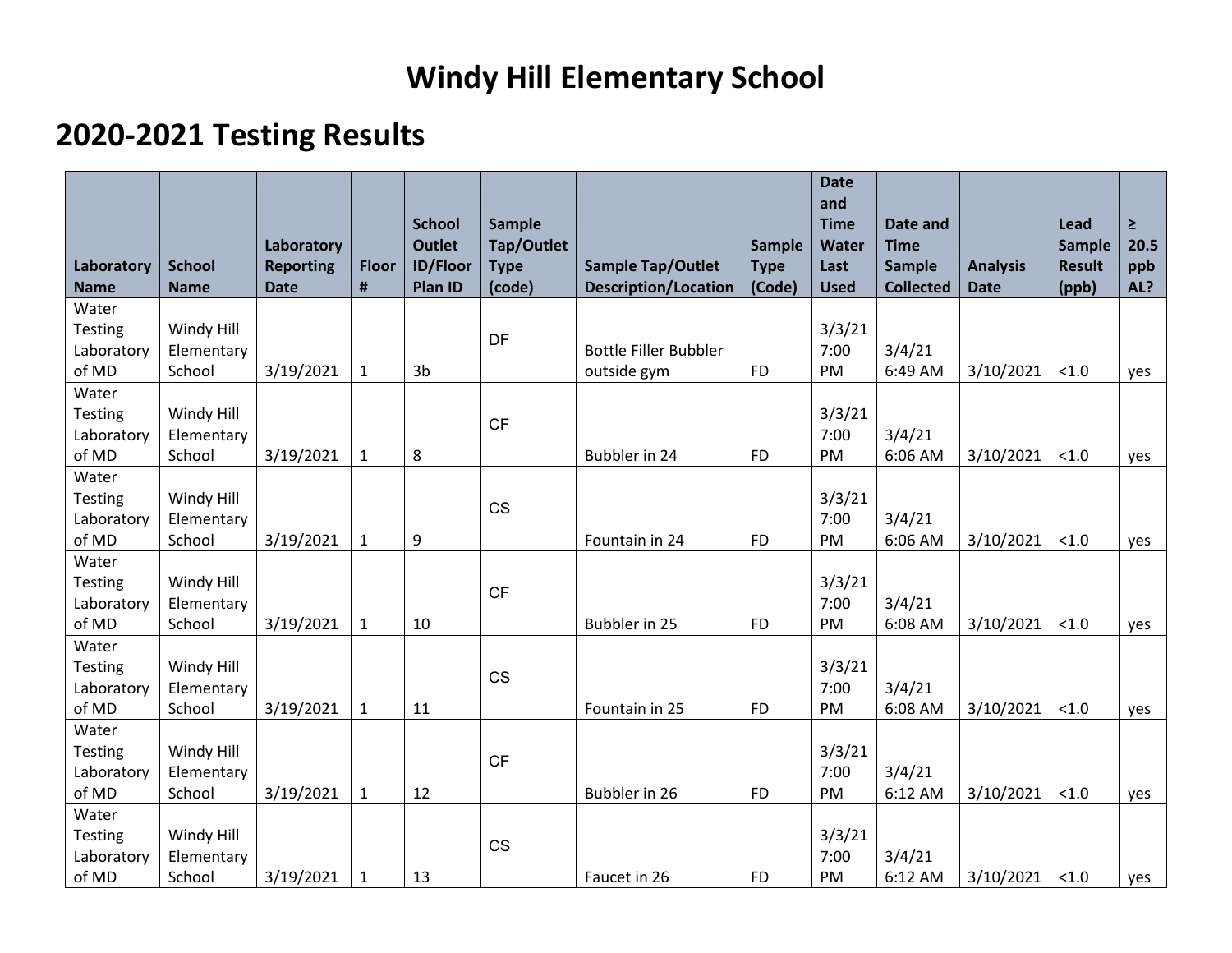| Water          |            |           |              |    |                        |               |           |        |         |           |       |     |
|----------------|------------|-----------|--------------|----|------------------------|---------------|-----------|--------|---------|-----------|-------|-----|
| <b>Testing</b> | Windy Hill |           |              |    | CF                     |               |           | 3/3/21 |         |           |       |     |
| Laboratory     | Elementary |           |              |    |                        |               |           | 7:00   | 3/4/21  |           |       |     |
| of MD          | School     | 3/19/2021 | $\mathbf{1}$ | 14 |                        | Bubber in 27  | <b>FD</b> | PM     | 6:15 AM | 3/10/2021 | 1.1   | no  |
| Water          |            |           |              |    |                        |               |           |        |         |           |       |     |
| Testing        | Windy Hill |           |              |    | <b>CS</b>              |               |           | 3/3/21 |         |           |       |     |
| Laboratory     | Elementary |           |              |    |                        |               |           | 7:00   | 3/4/21  |           |       |     |
| of MD          | School     | 3/19/2021 | $\mathbf{1}$ | 15 |                        | Faucet in 27  | <b>FD</b> | PM     | 6:15 AM | 3/10/2021 | 5.4   | no  |
| Water          |            |           |              |    |                        |               |           |        |         |           |       |     |
| Testing        | Windy Hill |           |              |    | <b>CF</b>              |               |           | 3/3/21 |         |           |       |     |
| Laboratory     | Elementary |           |              |    |                        |               |           | 7:00   | 3/4/21  |           |       |     |
| of MD          | School     | 3/19/2021 | $\mathbf{1}$ | 16 |                        | Bubbler in 42 | <b>FD</b> | PM     | 6:20 AM | 3/10/2021 | < 1.0 | yes |
| Water          |            |           |              |    |                        |               |           |        |         |           |       |     |
| Testing        | Windy Hill |           |              |    | CS                     |               |           | 3/3/21 |         |           |       |     |
| Laboratory     | Elementary |           |              |    |                        |               |           | 7:00   | 3/4/21  |           |       |     |
| of MD          | School     | 3/19/2021 | $\mathbf{1}$ | 17 |                        | Faucet in 42  | <b>FD</b> | PM     | 6:20 AM | 3/10/2021 | < 1.0 | yes |
| Water          |            |           |              |    |                        |               |           |        |         |           |       |     |
| Testing        | Windy Hill |           |              |    |                        |               |           | 3/3/21 |         |           |       |     |
| Laboratory     | Elementary |           |              |    | CF                     |               |           | 7:00   | 3/4/21  |           |       |     |
| of MD          | School     | 3/19/2021 | $\mathbf{1}$ | 18 |                        | Bubbler in 43 | <b>FD</b> | PM     | 6:23 AM | 3/10/2021 | < 1.0 | yes |
| Water          |            |           |              |    |                        |               |           |        |         |           |       |     |
| Testing        | Windy Hill |           |              |    |                        |               |           | 3/3/21 |         |           |       |     |
| Laboratory     | Elementary |           |              |    | CS                     |               |           | 7:00   | 3/4/21  |           |       |     |
| of MD          | School     | 3/19/2021 | $\mathbf{1}$ | 19 |                        | Faucet in 43  | <b>FD</b> | PM     | 6:23 AM | 3/10/2021 | < 1.0 | yes |
| Water          |            |           |              |    |                        |               |           |        |         |           |       |     |
| Testing        | Windy Hill |           |              |    |                        |               |           | 3/3/21 |         |           |       |     |
| Laboratory     | Elementary |           |              |    | CF                     |               |           | 7:00   | 3/4/21  |           |       |     |
| of MD          | School     | 3/19/2021 | $\mathbf{1}$ | 20 |                        | Bubbler in 44 | <b>FD</b> | PM     | 6:26 AM | 3/10/2021 | < 1.0 | yes |
| Water          |            |           |              |    |                        |               |           |        |         |           |       |     |
| <b>Testing</b> | Windy Hill |           |              |    |                        |               |           | 3/3/21 |         |           |       |     |
| Laboratory     | Elementary |           |              |    | CS                     |               |           | 7:00   | 3/4/21  |           |       |     |
| of MD          | School     | 3/19/2021 | $\mathbf{1}$ | 21 |                        | Faucet in 44  | <b>FD</b> | PM     | 6:26 AM | 3/10/2021 | < 1.0 | yes |
| Water          | Windy Hill | 3/19/2021 |              | 22 |                        | Bubbler in 45 | <b>FD</b> |        |         |           |       |     |
| Testing        | Elementary |           |              |    |                        |               |           | 3/3/21 |         |           |       |     |
| Laboratory     | School     |           |              |    | $\mathsf{C}\mathsf{F}$ |               |           | 7:00   | 3/4/21  |           |       |     |
| of MD          |            |           | $\mathbf{1}$ |    |                        |               |           | PM     | 6:30 AM | 3/10/2021 | < 1.0 | yes |
| Water          | Windy Hill | 3/19/2021 |              | 23 |                        | Faucet in 45  | <b>FD</b> | 3/3/21 |         |           |       |     |
| Testing        | Elementary |           |              |    | CS                     |               |           | 7:00   | 3/4/21  |           |       |     |
|                | School     |           | $\mathbf{1}$ |    |                        |               |           | PM     | 6:30 AM | 3/10/2021 | < 1.0 | yes |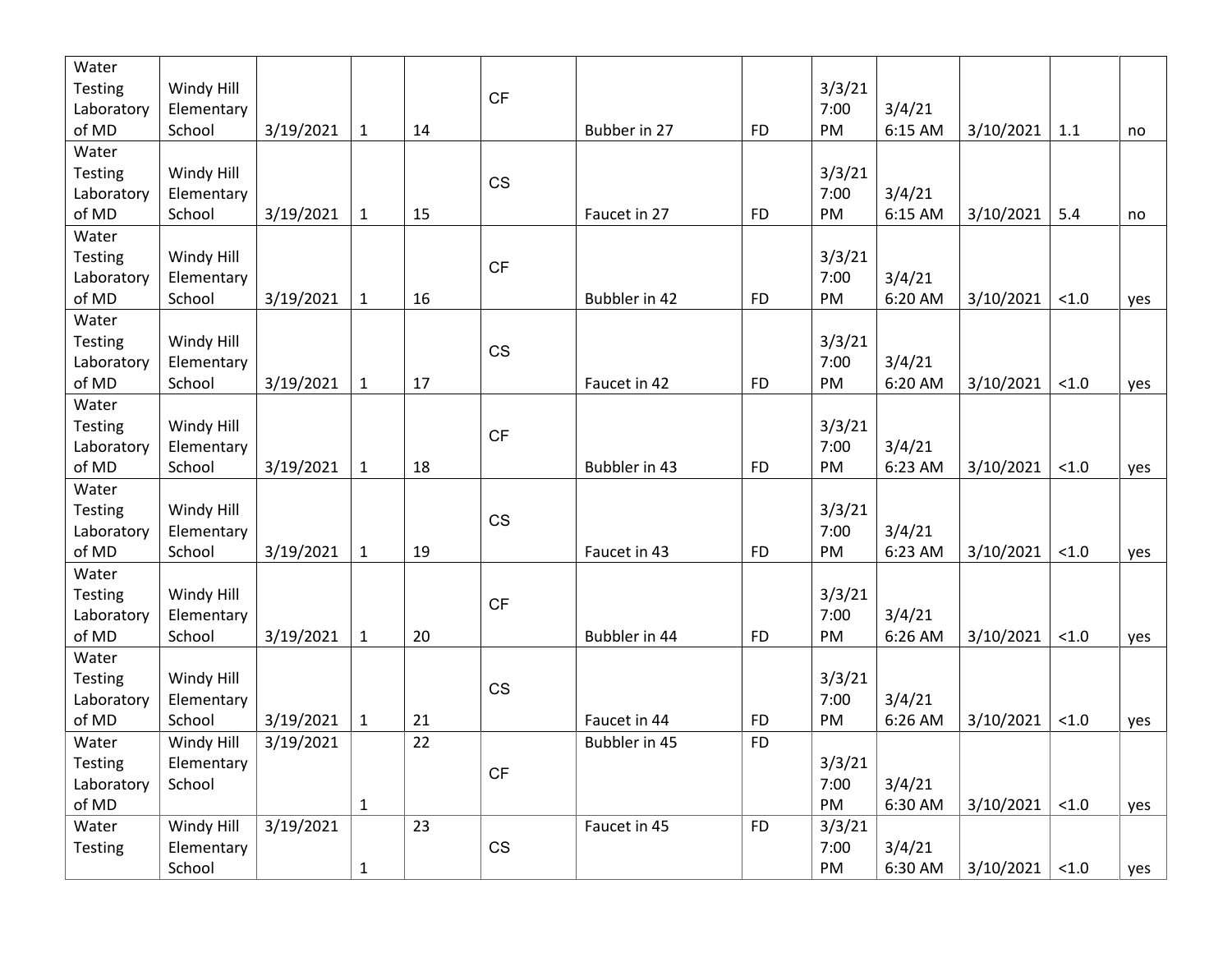| Laboratory |            |           |              |    |                        |               |           |        |         |           |       |     |
|------------|------------|-----------|--------------|----|------------------------|---------------|-----------|--------|---------|-----------|-------|-----|
| of MD      |            |           |              |    |                        |               |           |        |         |           |       |     |
| Water      | Windy Hill | 3/19/2021 |              | 24 |                        | Bubbler in 46 | <b>FD</b> |        |         |           |       |     |
| Testing    | Elementary |           |              |    | CF                     |               |           | 3/3/21 |         |           |       |     |
| Laboratory | School     |           |              |    |                        |               |           | 7:00   | 3/4/21  |           |       |     |
| of MD      |            |           | $\mathbf{1}$ |    |                        |               |           | PM     | 6:32 AM | 3/10/2021 | < 1.0 | yes |
| Water      | Windy Hill | 3/19/2021 |              | 25 |                        | Faucet in 46  | <b>FD</b> |        |         |           |       |     |
| Testing    | Elementary |           |              |    | CS                     |               |           | 3/3/21 |         |           |       |     |
| Laboratory | School     |           |              |    |                        |               |           | 7:00   | 3/4/21  |           |       |     |
| of MD      |            |           | $\mathbf{1}$ |    |                        |               |           | PM     | 6:32 AM | 3/10/2021 | < 1.0 | yes |
| Water      | Windy Hill | 3/19/2021 |              | 26 |                        | Faucet in 29  | <b>FD</b> |        |         |           |       |     |
| Testing    | Elementary |           |              |    | <b>CR</b>              |               |           | 3/3/21 |         |           |       |     |
| Laboratory | School     |           |              |    |                        |               |           | 7:00   | 3/4/21  |           |       |     |
| of MD      |            |           | $\mathbf{1}$ |    |                        |               |           | PM     | 6:34 AM | 3/10/2021 | < 1.0 | yes |
| Water      | Windy Hill | 3/19/2021 |              | 27 |                        | Bubbler in 47 | <b>FD</b> |        |         |           |       |     |
| Testing    | Elementary |           |              |    | CF                     |               |           | 3/3/21 |         |           |       |     |
| Laboratory | School     |           |              |    |                        |               |           | 7:00   | 3/4/21  |           |       |     |
| of MD      |            |           | $\mathbf{1}$ |    |                        |               |           | PM     | 6:34 AM | 3/10/2021 | < 1.0 | yes |
| Water      | Windy Hill | 3/19/2021 |              | 28 |                        | Faucet in 47  | <b>FD</b> |        |         |           |       |     |
| Testing    | Elementary |           |              |    | $\mathbb{C}\mathbb{S}$ |               |           | 3/3/21 |         |           |       |     |
| Laboratory | School     |           |              |    |                        |               |           | 7:00   | 3/4/21  |           |       |     |
| of MD      |            |           | $\mathbf{1}$ |    |                        |               |           | PM     | 6:36 AM | 3/10/2021 | < 1.0 | yes |
| Water      | Windy Hill | 3/19/2021 |              | 29 |                        | Bubbler in 48 | <b>FD</b> |        |         |           |       |     |
| Testing    | Elementary |           |              |    | <b>CF</b>              |               |           | 3/3/21 |         |           |       |     |
| Laboratory | School     |           |              |    |                        |               |           | 7:00   | 3/4/21  |           |       |     |
| of MD      |            |           | $\mathbf{1}$ |    |                        |               |           | PM     | 6:36 AM | 3/10/2021 | < 1.0 | yes |
| Water      | Windy Hill | 3/19/2021 |              | 30 |                        | Faucet in 48  | <b>FD</b> |        |         |           |       |     |
| Testing    | Elementary |           |              |    | CS                     |               |           | 3/3/21 |         |           |       |     |
| Laboratory | School     |           |              |    |                        |               |           | 7:00   | 3/4/21  |           |       |     |
| of MD      |            |           | $\mathbf{1}$ |    |                        |               |           | PM     | 6:38 AM | 3/10/2021 | < 1.0 | yes |
| Water      | Windy Hill | 3/19/2021 |              | 31 |                        | Bubbler in 49 | <b>FD</b> |        |         |           |       |     |
| Testing    | Elementary |           |              |    | <b>CF</b>              |               |           | 3/3/21 |         |           |       |     |
| Laboratory | School     |           |              |    |                        |               |           | 7:00   | 3/4/21  |           |       |     |
| of MD      |            |           | $\mathbf{1}$ |    |                        |               |           | PM     | 6:38 AM | 3/10/2021 | < 1.0 | yes |
| Water      | Windy Hill | 3/19/2021 |              | 32 |                        | Faucet in 49  | <b>FD</b> |        |         |           |       |     |
| Testing    | Elementary |           |              |    | CS                     |               |           | 3/3/21 |         |           |       |     |
| Laboratory | School     |           |              |    |                        |               |           | 7:00   | 3/4/21  |           |       |     |
| of MD      |            |           | $\mathbf{1}$ |    |                        |               |           | PM     | 6:42 AM | 3/10/2021 | < 1.0 | yes |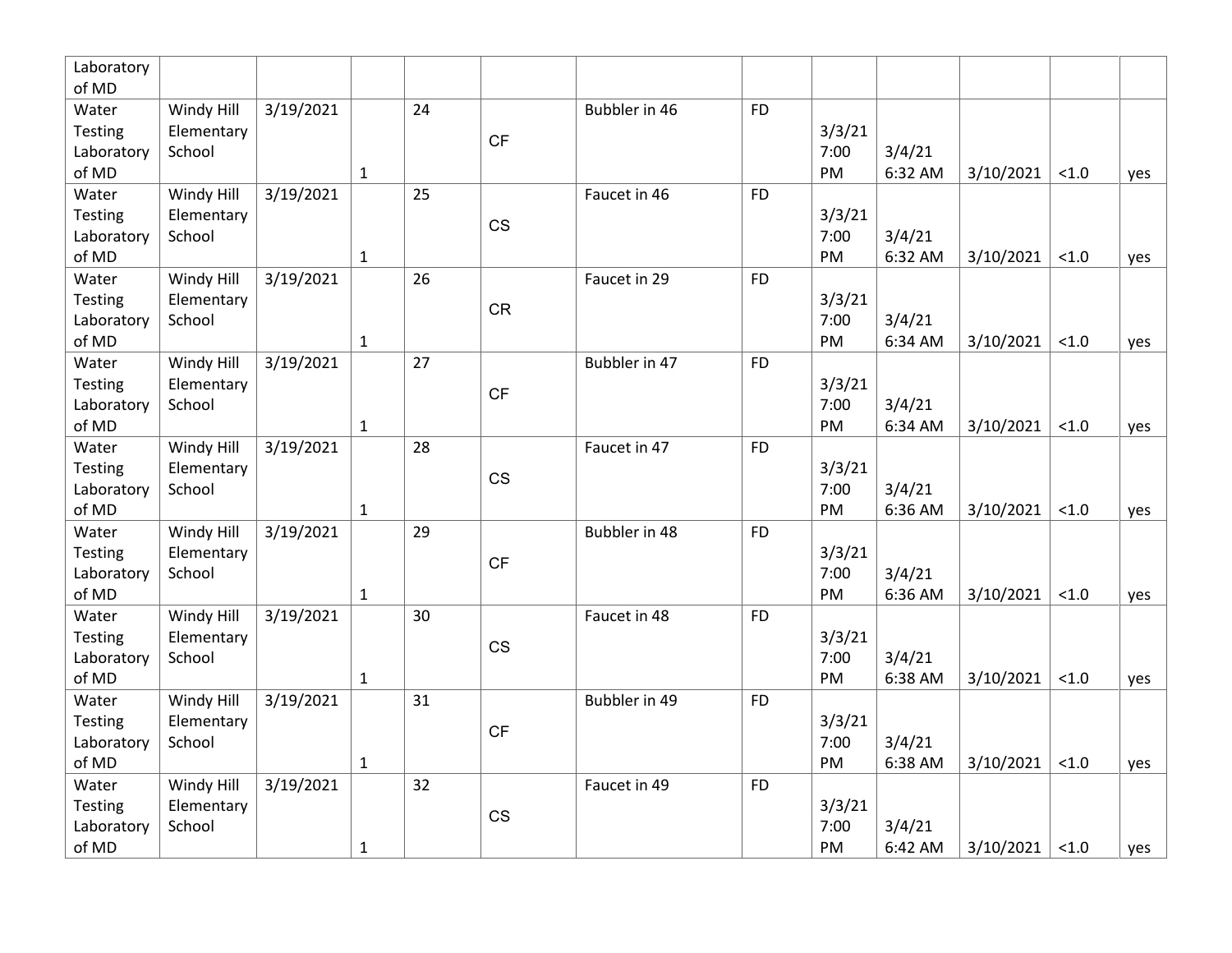| Water      | Windy Hill | 3/19/2021 |              | 33 |                        | Bubbler in 50  | <b>FD</b> |        |         |           |       |     |
|------------|------------|-----------|--------------|----|------------------------|----------------|-----------|--------|---------|-----------|-------|-----|
| Testing    | Elementary |           |              |    | CF                     |                |           | 3/3/21 |         |           |       |     |
| Laboratory | School     |           |              |    |                        |                |           | 7:00   | 3/4/21  |           |       |     |
| of MD      |            |           | $\mathbf{1}$ |    |                        |                |           | PM     | 6:42 AM | 3/10/2021 | < 1.0 | yes |
| Water      | Windy Hill | 3/19/2021 |              | 34 |                        | Faucet in 50   | <b>FD</b> |        |         |           |       |     |
| Testing    | Elementary |           |              |    | <b>CS</b>              |                |           | 3/3/21 |         |           |       |     |
| Laboratory | School     |           |              |    |                        |                |           | 7:00   | 3/4/21  |           |       |     |
| of MD      |            |           | $\mathbf{1}$ |    |                        |                |           | PM     | 6:44 AM | 3/10/2021 | < 1.0 | yes |
| Water      | Windy Hill | 3/19/2021 |              | 35 |                        | Bubbler in 51  | <b>FD</b> |        |         |           |       |     |
| Testing    | Elementary |           |              |    | CF                     |                |           | 3/3/21 |         |           |       |     |
| Laboratory | School     |           |              |    |                        |                |           | 7:00   | 3/4/21  |           |       |     |
| of MD      |            |           | $\mathbf 1$  |    |                        |                |           | PM     | 6:44 AM | 3/10/2021 | < 1.0 | yes |
| Water      | Windy Hill | 3/19/2021 |              | 36 |                        | Faucet in 51   | <b>FD</b> |        |         |           |       |     |
| Testing    | Elementary |           |              |    |                        |                |           | 3/3/21 |         |           |       |     |
| Laboratory | School     |           |              |    | <b>CS</b>              |                |           | 7:00   | 3/4/21  |           |       |     |
| of MD      |            |           | $\mathbf{1}$ |    |                        |                |           | PM     | 6:48 AM | 3/10/2021 | < 1.0 | yes |
| Water      | Windy Hill | 3/19/2021 |              | 37 |                        | Bubbler in 201 | <b>FD</b> |        |         |           |       |     |
| Testing    | Elementary |           |              |    |                        |                |           | 3/3/21 |         |           |       |     |
| Laboratory | School     |           |              |    | CF                     |                |           | 7:00   | 3/4/21  |           |       |     |
| of MD      |            |           | $\mathbf{1}$ |    |                        |                |           | PM     | 6:48 AM | 3/10/2021 | < 1.0 | yes |
| Water      | Windy Hill | 3/19/2021 |              | 38 |                        | Faucet in 201  | <b>FD</b> |        |         |           |       |     |
| Testing    | Elementary |           |              |    |                        |                |           | 3/3/21 |         |           |       |     |
| Laboratory | School     |           |              |    | <b>CS</b>              |                |           | 7:00   | 3/4/21  |           |       |     |
| of MD      |            |           | $\mathbf{1}$ |    |                        |                |           | PM     | 6:50 AM | 3/10/2021 | < 1.0 | yes |
| Water      | Windy Hill | 3/19/2021 |              | 39 |                        | Bubbler in 202 | <b>FD</b> |        |         |           |       |     |
| Testing    | Elementary |           |              |    |                        |                |           | 3/3/21 |         |           |       |     |
| Laboratory | School     |           |              |    | CF                     |                |           | 7:00   | 3/4/21  |           |       |     |
| of MD      |            |           | $\mathbf{1}$ |    |                        |                |           | PM     | 6:50 AM | 3/10/2021 | < 1.0 | yes |
| Water      | Windy Hill | 3/19/2021 |              | 40 |                        | Faucet in 202  | <b>FD</b> |        |         |           |       |     |
| Testing    | Elementary |           |              |    |                        |                |           | 3/3/21 |         |           |       |     |
| Laboratory | School     |           |              |    | <b>CS</b>              |                |           | 7:00   | 3/4/21  |           |       |     |
| of MD      |            |           | $\mathbf{1}$ |    |                        |                |           | PM     | 6:50 AM | 3/10/2021 | < 1.0 | yes |
| Water      | Windy Hill | 3/19/2021 |              | 41 |                        | Bubbler in 60  | <b>FD</b> |        |         |           |       |     |
| Testing    | Elementary |           |              |    |                        |                |           | 3/3/21 |         |           |       |     |
| Laboratory | School     |           |              |    | $\mathsf{C}\mathsf{F}$ |                |           | 7:00   | 3/4/21  |           |       |     |
| of MD      |            |           | $\mathbf{1}$ |    |                        |                |           | PM     | 6:49 AM | 3/10/2021 | < 1.0 | yes |
| Water      | Windy Hill | 3/19/2021 |              | 42 |                        | Faucet in 60   | <b>FD</b> | 3/3/21 |         |           |       |     |
| Testing    | Elementary |           |              |    | CS                     |                |           | 7:00   | 3/4/21  |           |       |     |
|            | School     |           | $\mathbf{1}$ |    |                        |                |           | PM     | 6:54 AM | 3/10/2021 | < 1.0 | yes |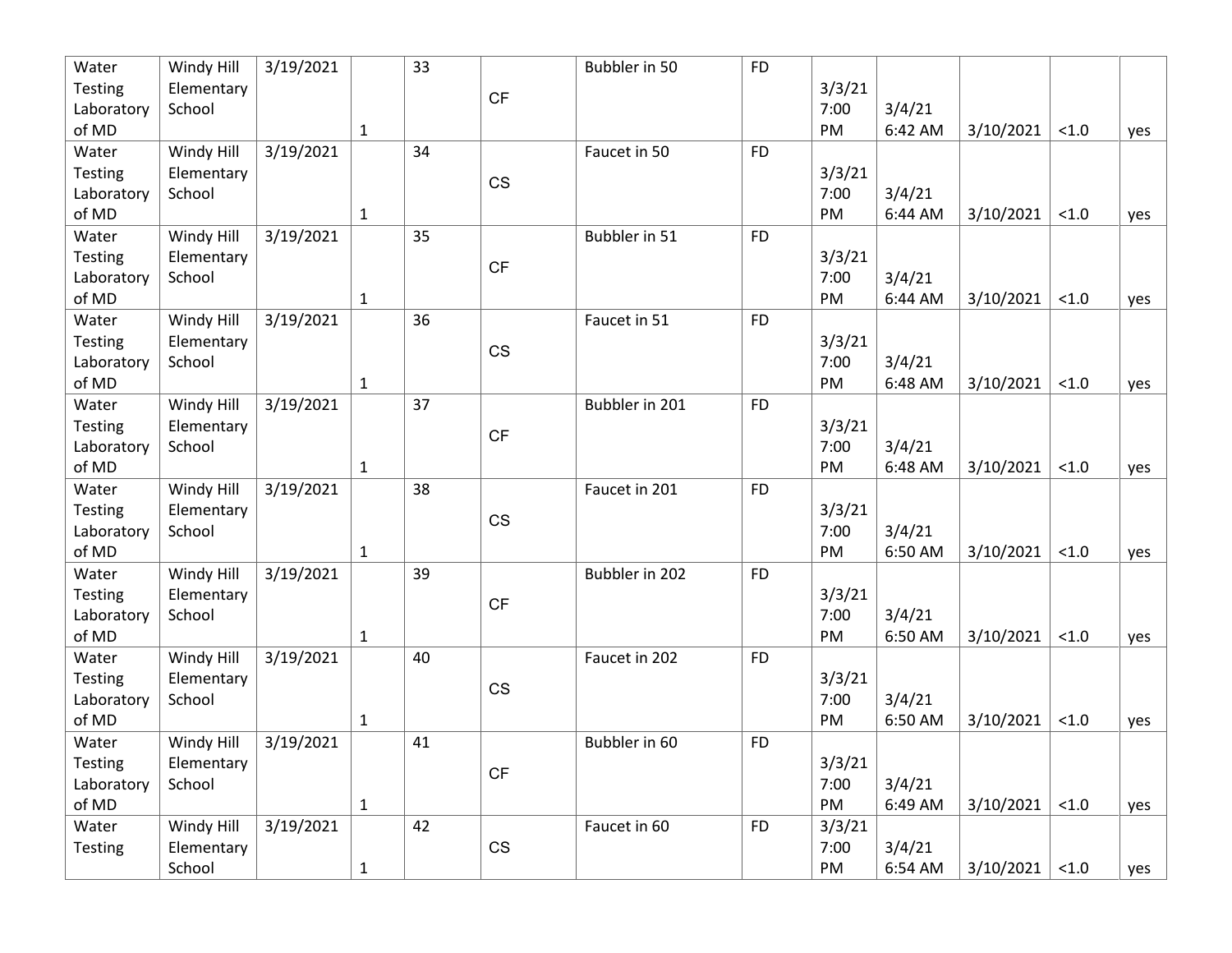| Laboratory<br>of MD   |                          |                        |              |    |           |               |           |                |         |           |       |     |
|-----------------------|--------------------------|------------------------|--------------|----|-----------|---------------|-----------|----------------|---------|-----------|-------|-----|
| Water                 | Windy Hill               | 3/19/2021              |              | 43 |           | Bubbler in 70 | <b>FD</b> |                |         |           |       |     |
| Testing               | Elementary               |                        |              |    |           |               |           | 3/3/21         |         |           |       |     |
| Laboratory            | School                   |                        |              |    | CF        |               |           | 7:00           | 3/4/21  |           |       |     |
| of MD                 |                          |                        | $\mathbf{1}$ |    |           |               |           | PM             | 6:52 AM | 3/10/2021 | < 1.0 | yes |
| Water                 | Windy Hill               | 3/19/2021              |              | 44 |           | Faucet in 70  | <b>FD</b> |                |         |           |       |     |
| Testing               | Elementary               |                        |              |    |           |               |           | 3/3/21         |         |           |       |     |
| Laboratory            | School                   |                        |              |    | CS        |               |           | 7:00           | 3/4/21  |           |       |     |
| of MD                 |                          |                        | $\mathbf{1}$ |    |           |               |           | PM             | 6:52 AM | 3/10/2021 | < 1.0 | yes |
| Water                 | Windy Hill               | $\frac{1}{3}$ /19/2021 |              | 45 |           | Bubbler in 69 | <b>FD</b> |                |         |           |       |     |
| Testing               | Elementary               |                        |              |    | <b>CF</b> |               |           | 3/3/21         |         |           |       |     |
| Laboratory            | School                   |                        |              |    |           |               |           | 7:00           | 3/4/21  |           |       |     |
| of MD                 |                          |                        | $\mathbf{1}$ |    |           |               |           | PM             | 6:50 AM | 3/10/2021 | 1.4   | no  |
| Water                 | Windy Hill               | 3/19/2021              |              | 46 |           | Faucet in 69  | <b>FD</b> |                |         |           |       |     |
| Testing               | Elementary               |                        |              |    | CS        |               |           | 3/3/21         |         |           |       |     |
| Laboratory            | School                   |                        |              |    |           |               |           | 7:00           | 3/4/21  |           |       |     |
| of MD                 |                          |                        | $\mathbf{1}$ |    |           |               |           | PM             | 6:50 AM | 3/10/2021 | < 1.0 | yes |
| Water                 | Windy Hill               | 3/19/2021              |              | 47 |           | Bubbler in 72 | <b>FD</b> |                |         |           |       |     |
| Testing               | Elementary               |                        |              |    | CF        |               |           | 3/3/21         |         |           |       |     |
| Laboratory            | School                   |                        |              |    |           |               |           | 7:00           | 3/4/21  |           |       |     |
| of MD                 |                          |                        | $\mathbf{1}$ |    |           |               |           | PM             | 6:44 AM | 3/10/2021 | < 1.0 | yes |
| Water                 | Windy Hill               | 3/19/2021              |              | 48 |           | Faucet in 72  | <b>FD</b> |                |         |           |       |     |
| Testing               | Elementary               |                        |              |    | CS        |               |           | 3/3/21         |         |           |       |     |
| Laboratory            | School                   |                        |              |    |           |               |           | 7:00<br>PM     | 3/4/21  |           |       |     |
| of MD                 |                          |                        | $\mathbf{1}$ |    |           |               |           |                | 6:44 AM | 3/10/2021 | < 1.0 | yes |
| Water                 | Windy Hill<br>Elementary | 3/19/2021              |              | 49 |           | Bubbler in 71 | <b>FD</b> |                |         |           |       |     |
| Testing<br>Laboratory | School                   |                        |              |    | <b>CF</b> |               |           | 3/3/21<br>7:00 | 3/4/21  |           |       |     |
| of MD                 |                          |                        | $\mathbf{1}$ |    |           |               |           | PM             | 6:42 AM | 3/10/2021 | < 1.0 |     |
| Water                 | Windy Hill               | 3/19/2021              |              | 50 |           | Faucet in 71  | <b>FD</b> |                |         |           |       | yes |
| Testing               | Elementary               |                        |              |    |           |               |           | 3/3/21         |         |           |       |     |
| Laboratory            | School                   |                        |              |    | CS        |               |           | 7:00           | 3/4/21  |           |       |     |
| of MD                 |                          |                        | $\mathbf{1}$ |    |           |               |           | PM             | 6:42 AM | 3/10/2021 | < 1.0 | yes |
| Water                 | Windy Hill               | 3/19/2021              |              | 51 |           | Bubbler in 76 | <b>FD</b> |                |         |           |       |     |
| Testing               | Elementary               |                        |              |    |           |               |           | 3/3/21         |         |           |       |     |
| Laboratory            | School                   |                        |              |    | <b>CF</b> |               |           | 7:00           | 3/4/21  |           |       |     |
| of MD                 |                          |                        | $\mathbf{1}$ |    |           |               |           | PM             | 6:40 AM | 3/10/2021 | < 1.0 | yes |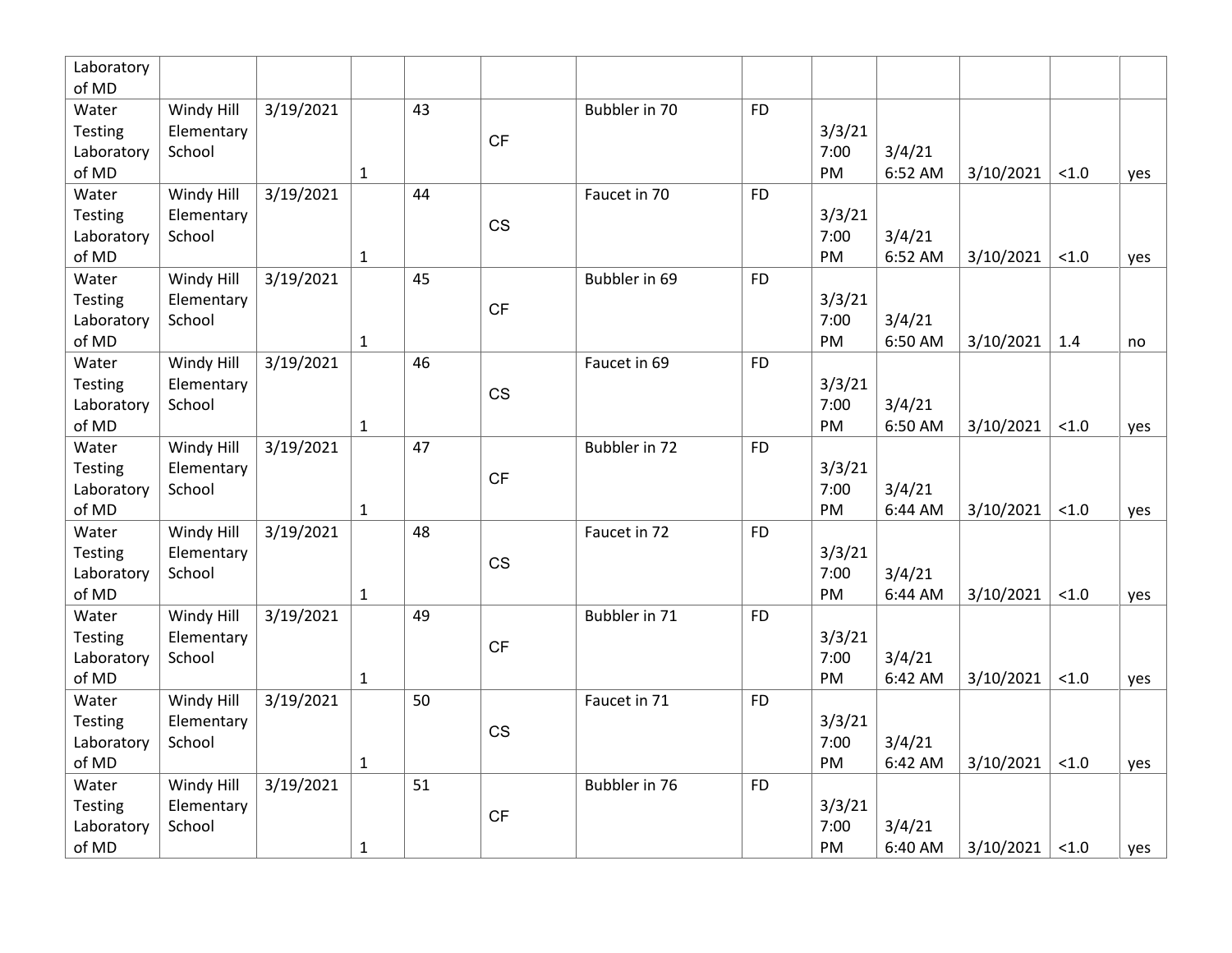| Water      | Windy Hill | 3/19/2021 |              | 52 |           | Faucet in 76  | <b>FD</b> |        |         |           |       |     |
|------------|------------|-----------|--------------|----|-----------|---------------|-----------|--------|---------|-----------|-------|-----|
| Testing    | Elementary |           |              |    | <b>CS</b> |               |           | 3/3/21 |         |           |       |     |
| Laboratory | School     |           |              |    |           |               |           | 7:00   | 3/4/21  |           |       |     |
| of MD      |            |           | $\mathbf{1}$ |    |           |               |           | PM     | 6:40 AM | 3/10/2021 | < 1.0 | yes |
| Water      | Windy Hill | 3/19/2021 |              | 53 |           | Bubbler in 77 | <b>FD</b> |        |         |           |       |     |
| Testing    | Elementary |           |              |    | CF        |               |           | 3/3/21 |         |           |       |     |
| Laboratory | School     |           |              |    |           |               |           | 7:00   | 3/4/21  |           |       |     |
| of MD      |            |           | $\mathbf{1}$ |    |           |               |           | PM     | 6:38 AM | 3/10/2021 | < 1.0 | yes |
| Water      | Windy Hill | 3/19/2021 |              | 54 |           | Faucet in 77  | <b>FD</b> |        |         |           |       |     |
| Testing    | Elementary |           |              |    |           |               |           | 3/3/21 |         |           |       |     |
| Laboratory | School     |           |              |    | <b>CS</b> |               |           | 7:00   | 3/4/21  |           |       |     |
| of MD      |            |           | $\mathbf 1$  |    |           |               |           | PM     | 6:38 AM | 3/10/2021 | < 1.0 | yes |
| Water      | Windy Hill | 3/19/2021 |              | 55 |           | Bubbler in 78 | <b>FD</b> |        |         |           |       |     |
| Testing    | Elementary |           |              |    | CF        |               |           | 3/3/21 |         |           |       |     |
| Laboratory | School     |           |              |    |           |               |           | 7:00   | 3/4/21  |           |       |     |
| of MD      |            |           | $\mathbf{1}$ |    |           |               |           | PM     | 6:36 AM | 3/10/2021 | < 1.0 | yes |
| Water      | Windy Hill | 3/19/2021 |              | 56 |           | Faucet in 78  | <b>FD</b> |        |         |           |       |     |
| Testing    | Elementary |           |              |    | <b>CS</b> |               |           | 3/3/21 |         |           |       |     |
| Laboratory | School     |           |              |    |           |               |           | 7:00   | 3/4/21  |           |       |     |
| of MD      |            |           | $\mathbf{1}$ |    |           |               |           | PM     | 6:36 AM | 3/10/2021 | < 1.0 | yes |
| Water      | Windy Hill | 3/19/2021 |              | 57 |           | Bubbler in 79 | <b>FD</b> |        |         |           |       |     |
| Testing    | Elementary |           |              |    | CF        |               |           | 3/3/21 |         |           |       |     |
| Laboratory | School     |           |              |    |           |               |           | 7:00   | 3/4/21  |           |       |     |
| of MD      |            |           | $\mathbf{1}$ |    |           |               |           | PM     | 6:36 AM | 3/10/2021 | < 1.0 | yes |
| Water      | Windy Hill | 3/19/2021 |              | 58 |           | Faucet in 79  | <b>FD</b> |        |         |           |       |     |
| Testing    | Elementary |           |              |    | <b>CS</b> |               |           | 3/3/21 |         |           |       |     |
| Laboratory | School     |           |              |    |           |               |           | 7:00   | 3/4/21  |           |       |     |
| of MD      |            |           | $\mathbf{1}$ |    |           |               |           | PM     | 6:34 AM | 3/10/2021 | < 1.0 | yes |
| Water      | Windy Hill | 3/19/2021 |              | 59 |           | Bubbler in 81 | <b>FD</b> |        |         |           |       |     |
| Testing    | Elementary |           |              |    | CF        |               |           | 3/3/21 |         |           |       |     |
| Laboratory | School     |           |              |    |           |               |           | 7:00   | 3/4/21  |           |       |     |
| of MD      |            |           | $\mathbf{1}$ |    |           |               |           | PM     | 6:34 AM | 3/10/2021 | < 1.0 | yes |
| Water      | Windy Hill | 3/19/2021 |              | 60 |           | Faucet in 81  | <b>FD</b> |        |         |           |       |     |
| Testing    | Elementary |           |              |    | CS        |               |           | 3/3/21 |         |           |       |     |
| Laboratory | School     |           |              |    |           |               |           | 7:00   | 3/4/21  |           |       |     |
| of MD      |            |           | $\mathbf{1}$ |    |           |               |           | PM     | 6:32 AM | 3/10/2021 | < 1.0 | yes |
| Water      | Windy Hill | 3/19/2021 |              | 61 |           | Bubbler in 89 | <b>FD</b> | 3/3/21 |         |           |       |     |
| Testing    | Elementary |           |              |    | CF        |               |           | 7:00   | 3/4/21  |           |       |     |
|            | School     |           | $\mathbf{1}$ |    |           |               |           | PM     | 6:32 AM | 3/10/2021 | < 1.0 | yes |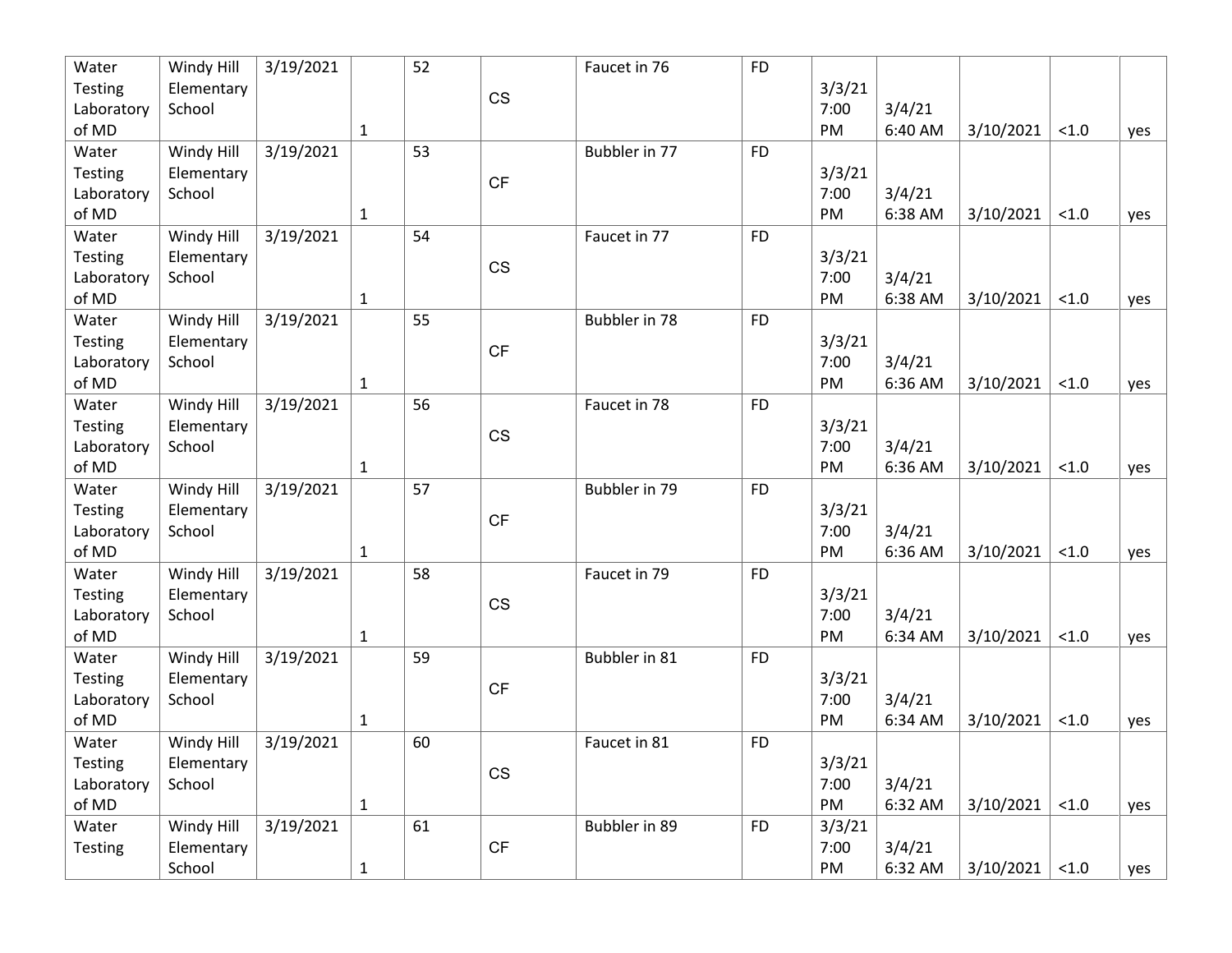| Laboratory<br>of MD |            |           |              |    |                        |               |           |        |         |           |       |     |
|---------------------|------------|-----------|--------------|----|------------------------|---------------|-----------|--------|---------|-----------|-------|-----|
| Water               | Windy Hill | 3/19/2021 |              | 62 |                        | Faucet in 89  | <b>FD</b> |        |         |           |       |     |
| Testing             | Elementary |           |              |    |                        |               |           | 3/3/21 |         |           |       |     |
| Laboratory          | School     |           |              |    | CS                     |               |           | 7:00   | 3/4/21  |           |       |     |
| of MD               |            |           | $\mathbf{1}$ |    |                        |               |           | PM     | 6:31 AM | 3/10/2021 | < 1.0 | yes |
| Water               | Windy Hill | 3/19/2021 |              | 63 |                        | Bubbler in 90 | <b>FD</b> |        |         |           |       |     |
| Testing             | Elementary |           |              |    |                        |               |           | 3/3/21 |         |           |       |     |
| Laboratory          | School     |           |              |    | CF                     |               |           | 7:00   | 3/4/21  |           |       |     |
| of MD               |            |           | $\mathbf{1}$ |    |                        |               |           | PM     | 6:31 AM | 3/10/2021 | 2.7   | no  |
| Water               | Windy Hill | 3/19/2021 |              | 64 |                        | Faucet in 90  | <b>FD</b> |        |         |           |       |     |
| Testing             | Elementary |           |              |    |                        |               |           | 3/3/21 |         |           |       |     |
| Laboratory          | School     |           |              |    | CS                     |               |           | 7:00   | 3/4/21  |           |       |     |
| of MD               |            |           | $\mathbf{1}$ |    |                        |               |           | PM     | 6:30 AM | 3/10/2021 | < 1.0 | yes |
| Water               | Windy Hill | 3/19/2021 |              | 65 |                        | Bubbler in 91 | <b>FD</b> |        |         |           |       |     |
| Testing             | Elementary |           |              |    |                        |               |           | 3/3/21 |         |           |       |     |
| Laboratory          | School     |           |              |    | CF                     |               |           | 7:00   | 3/4/21  |           |       |     |
| of MD               |            |           | $\mathbf{1}$ |    |                        |               |           | PM     | 6:30 AM | 3/10/2021 | < 1.0 | yes |
| Water               | Windy Hill | 3/19/2021 |              | 66 |                        | Faucet in 91  | <b>FD</b> |        |         |           |       |     |
| Testing             | Elementary |           |              |    | $\mathbb{C}\mathbb{S}$ |               |           | 3/3/21 |         |           |       |     |
| Laboratory          | School     |           |              |    |                        |               |           | 7:00   | 3/4/21  |           |       |     |
| of MD               |            |           | $\mathbf{1}$ |    |                        |               |           | PM     | 6:26 AM | 3/10/2021 | < 1.0 | yes |
| Water               | Windy Hill | 3/19/2021 |              | 67 |                        | Bubbler in 92 | <b>FD</b> |        |         |           |       |     |
| Testing             | Elementary |           |              |    | <b>CF</b>              |               |           | 3/3/21 |         |           |       |     |
| Laboratory          | School     |           |              |    |                        |               |           | 7:00   | 3/4/21  |           |       |     |
| of MD               |            |           | $\mathbf{1}$ |    |                        |               |           | PM     | 6:26 AM | 3/10/2021 | 1.0   | no  |
| Water               | Windy Hill | 3/19/2021 |              | 68 |                        | Faucet in 92  | <b>FD</b> |        |         |           |       |     |
| Testing             | Elementary |           |              |    | CS                     |               |           | 3/3/21 |         |           |       |     |
| Laboratory          | School     |           |              |    |                        |               |           | 7:00   | 3/4/21  |           |       |     |
| of MD               |            |           | $\mathbf{1}$ |    |                        |               |           | PM     | 6:24 AM | 3/10/2021 | < 1.0 | yes |
| Water               | Windy Hill | 3/19/2021 |              | 69 |                        | Bubbler in 97 | <b>FD</b> |        |         |           |       |     |
| Testing             | Elementary |           |              |    | <b>CF</b>              |               |           | 3/3/21 |         |           |       |     |
| Laboratory          | School     |           |              |    |                        |               |           | 7:00   | 3/4/21  |           |       |     |
| of MD               |            |           | $\mathbf{1}$ |    |                        |               |           | PM     | 6:24 AM | 3/10/2021 | < 1.0 | yes |
| Water               | Windy Hill | 3/19/2021 |              | 70 |                        | Faucet in 97  | <b>FD</b> |        |         |           |       |     |
| Testing             | Elementary |           |              |    | CS                     |               |           | 3/3/21 |         |           |       |     |
| Laboratory          | School     |           |              |    |                        |               |           | 7:00   | 3/4/21  |           |       |     |
| of MD               |            |           | $\mathbf{1}$ |    |                        |               |           | PM     | 6:23 AM | 3/10/2021 | < 1.0 | yes |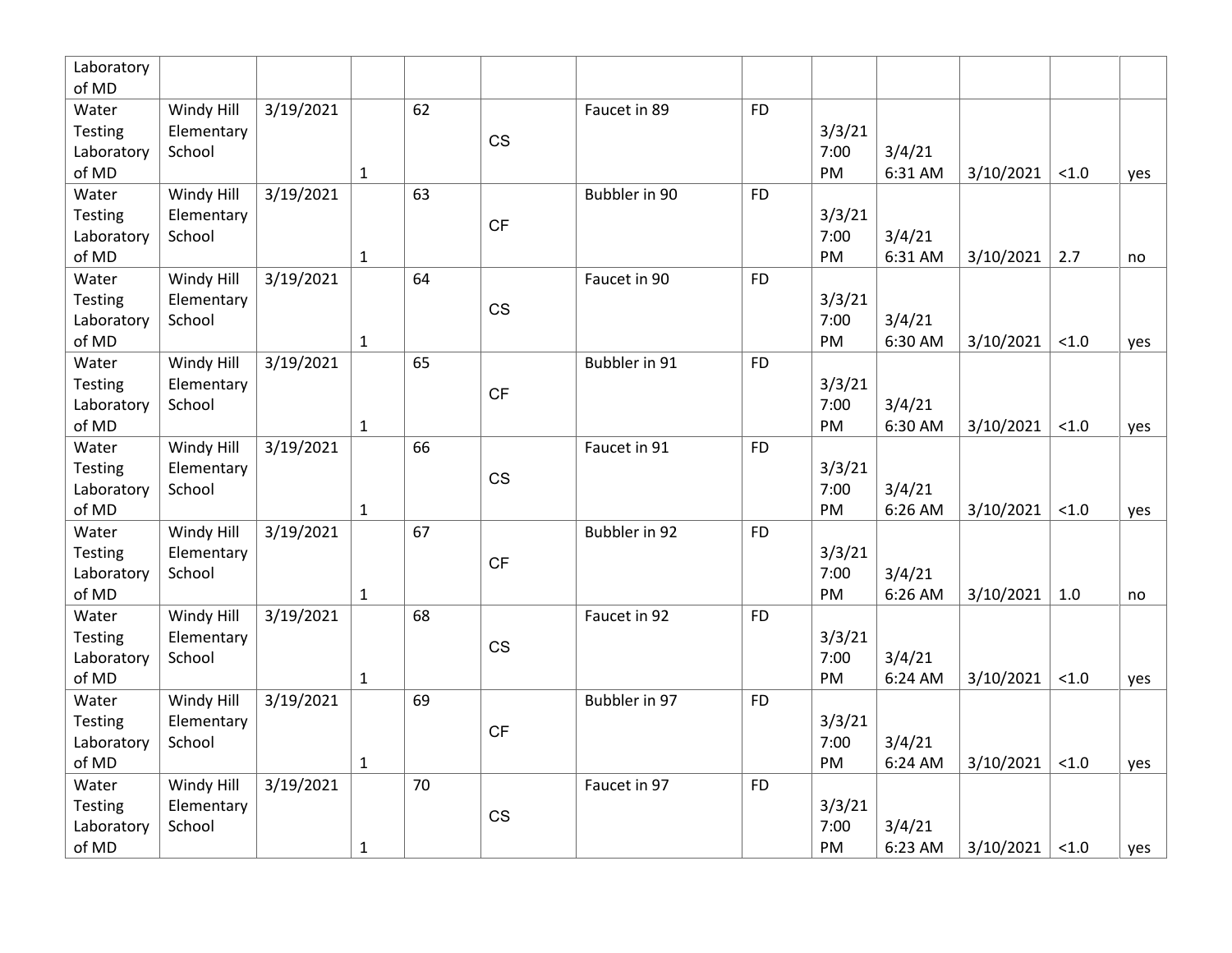| Water          | Windy Hill | 3/19/2021 |              | 71 |           | Bubbler in 100     | <b>FD</b> |        |         |           |       |     |
|----------------|------------|-----------|--------------|----|-----------|--------------------|-----------|--------|---------|-----------|-------|-----|
| <b>Testing</b> | Elementary |           |              |    | CF        |                    |           | 3/3/21 |         |           |       |     |
| Laboratory     | School     |           |              |    |           |                    |           | 7:00   | 3/4/21  |           |       |     |
| of MD          |            |           | $\mathbf{1}$ |    |           |                    |           | PM     | 6:23 AM | 3/10/2021 | 1.0   | no  |
| Water          | Windy Hill | 3/19/2021 |              | 72 |           | Faucet in 100      | <b>FD</b> |        |         |           |       |     |
| Testing        | Elementary |           |              |    |           |                    |           | 3/3/21 |         |           |       |     |
| Laboratory     | School     |           |              |    | CS        |                    |           | 7:00   | 3/4/21  |           |       |     |
| of MD          |            |           | $\mathbf{1}$ |    |           |                    |           | PM     | 6:21 AM | 3/10/2021 | < 1.0 | yes |
| Water          | Windy Hill | 3/19/2021 |              | 73 |           | Bubbler in 105     | <b>FD</b> |        |         |           |       |     |
| Testing        | Elementary |           |              |    | CF        |                    |           | 3/3/21 |         |           |       |     |
| Laboratory     | School     |           |              |    |           |                    |           | 7:00   | 3/4/21  |           |       |     |
| of MD          |            |           | $\mathbf{1}$ |    |           |                    |           | PM     | 6:21 AM | 3/10/2021 | 1.5   | no  |
| Water          | Windy Hill | 3/19/2021 |              | 74 |           | Faucet in 105      | <b>FD</b> |        |         |           |       |     |
| Testing        | Elementary |           |              |    | <b>CR</b> |                    |           | 3/3/21 |         |           |       |     |
| Laboratory     | School     |           |              |    |           |                    |           | 7:00   | 3/4/21  |           |       |     |
| of MD          |            |           | $\mathbf{1}$ |    |           |                    |           | PM     | 6:19 AM | 3/10/2021 | < 1.0 | yes |
| Water          | Windy Hill | 3/19/2021 |              | 75 |           | Faucet in lounge   | <b>FD</b> |        |         |           |       |     |
| Testing        | Elementary |           |              |    | <b>TL</b> |                    |           | 3/3/21 |         |           |       |     |
| Laboratory     | School     |           |              |    |           |                    |           | 7:00   | 3/4/21  |           |       |     |
| of MD          |            |           | $\mathbf{1}$ |    |           |                    |           | PM     | 6:19 AM | 3/10/2021 | < 1.0 | yes |
| Water          | Windy Hill | 3/19/2021 |              | 76 |           | Left faucet in 115 | <b>FD</b> |        |         |           |       |     |
| Testing        | Elementary |           |              |    | CR        |                    |           | 3/3/21 |         |           |       |     |
| Laboratory     | School     |           |              |    |           |                    |           | 7:00   | 3/4/21  |           |       |     |
| of MD          |            |           | $\mathbf{1}$ |    |           |                    |           | PM     | 6:15 AM | 3/10/2021 | < 1.0 | yes |
| Water          | Windy Hill | 3/19/2021 |              | 77 |           | Right faucet 115   | <b>FD</b> |        |         |           |       |     |
| Testing        | Elementary |           |              |    | CR        |                    |           | 3/3/21 |         |           |       |     |
| Laboratory     | School     |           |              |    |           |                    |           | 7:00   | 3/4/21  |           |       |     |
| of MD          |            |           | $\mathbf{1}$ |    |           |                    |           | PM     | 6:14 AM | 3/10/2021 | < 1.0 | yes |
| Water          | Windy Hill | 3/19/2021 |              | 78 |           | Bubbler in 123     | <b>FD</b> |        |         |           |       |     |
| <b>Testing</b> | Elementary |           |              |    | CF        |                    |           | 3/3/21 |         |           |       |     |
| Laboratory     | School     |           |              |    |           |                    |           | 7:00   | 3/4/21  |           |       |     |
| of MD          |            |           | 1            |    |           |                    |           | PM     | 6:14 AM | 3/10/2021 | < 1.0 | yes |
| Water          | Windy Hill | 3/19/2021 |              | 79 |           | Faucet in 123      | <b>FD</b> |        |         |           |       |     |
| <b>Testing</b> | Elementary |           |              |    | CS        |                    |           | 3/3/21 |         |           |       |     |
| Laboratory     | School     |           |              |    |           |                    |           | 7:00   | 3/4/21  |           |       |     |
| of MD          |            |           | $\mathbf{1}$ |    |           |                    |           | PM     | 6:12 AM | 3/10/2021 | 1.1   | no  |
| Water          | Windy Hill | 3/19/2021 |              | 80 |           | Bubbler in 124     | <b>FD</b> | 3/3/21 |         |           |       |     |
| <b>Testing</b> | Elementary |           |              |    | CF        |                    |           | 7:00   | 3/4/21  |           |       |     |
|                | School     |           | $\mathbf 1$  |    |           |                    |           | PM     | 6:12 AM | 3/10/2021 | 1.2   | no  |